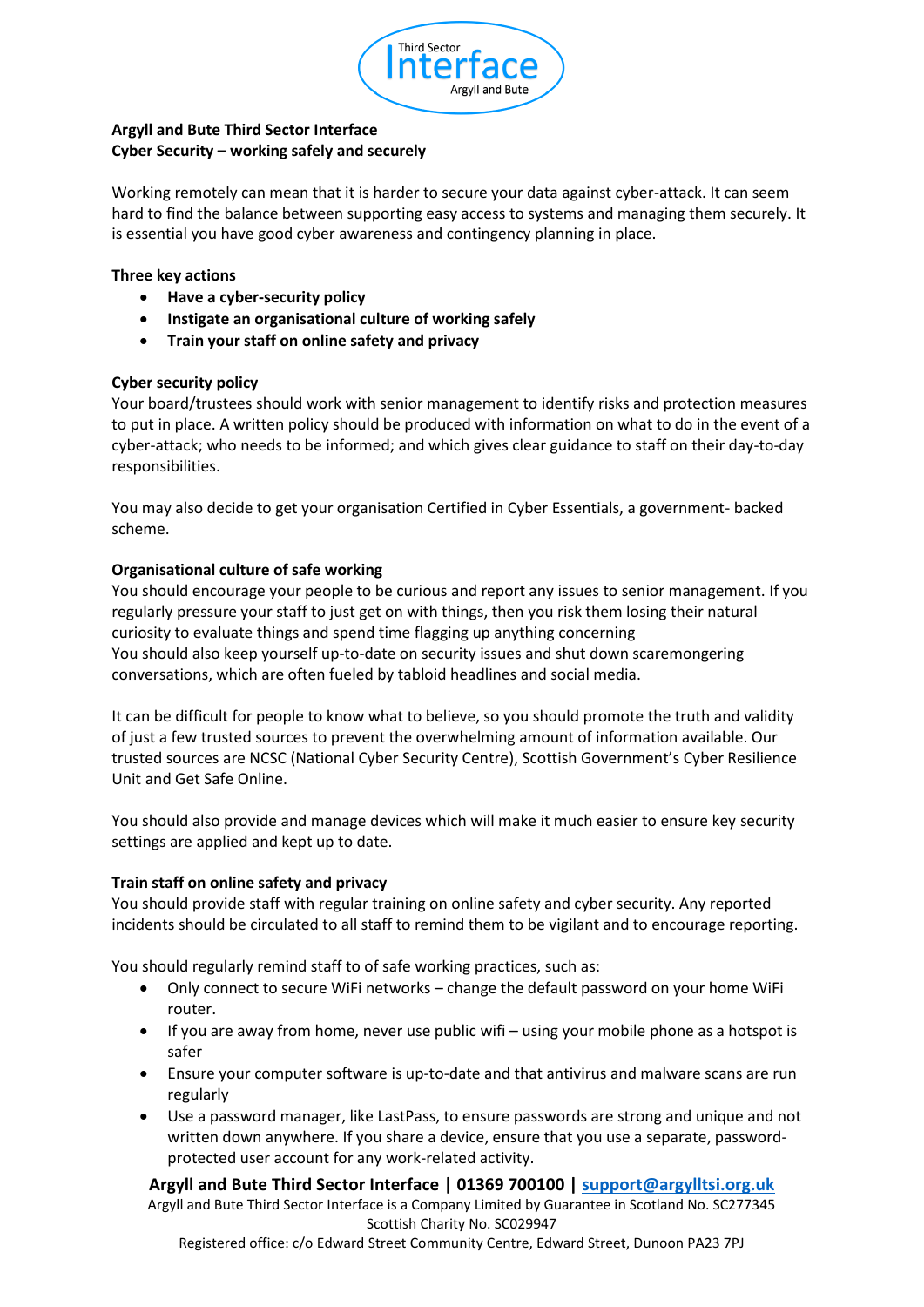

## **Argyll and Bute Third Sector Interface**

### **Cyber Security – working safely and securely**

- Ensure that you back up files you have been working on. This is automatic if you work in the cloud.
- Consider using a privacy screen for your laptop, and screen, so other members of their household cannot see the screen
- Always lock your device if you're having a break the keyboard shortcut to this is Windows-L.
- Make phone or video calls from a private room, if possible, and if this is not possible a headset will keep callers' information private.
- Be mindful of what you let people see in the background on video calls, e.g. confidential paperwork or a way to identify where you live.
- Stay curious and vigilant verify any unusual requests you receive from colleagues, like payment requests, changes of bank details or password resets – these may be phishing attacks or scams.
- Work in the cloud as much as you can to minimise the amount of information you have to store on a local computer
- Regularly clearing browser history and the Downloads folder
- Enabling multi-factor authentication
- Enabling encryption on the computer hard drive